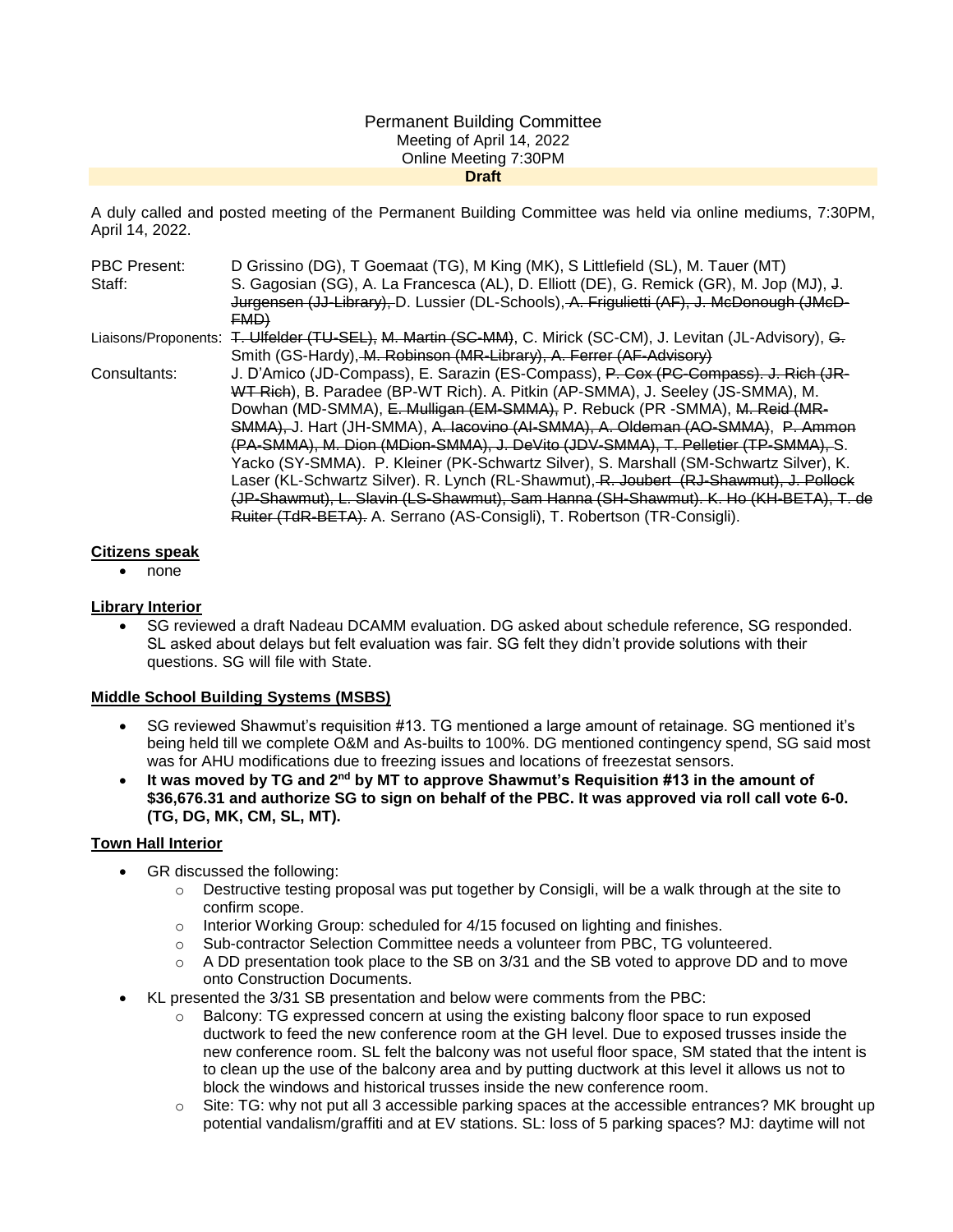be affected by loss of spaces but evening meetings could cause an issue and people may have to park further away from the Town Hall. MK wanted some additional study for EV charging station locations. GR stated that EV stations for use at HP spaces was tied to potential funding grant. KL: presented the ramp and stair.

- o Great Hall: Acoustic ceiling panels of roughly 1400 SF was reviewed. MK expressed concern as to whether any kind of lifts can be brought into the Great Hall for use by sub-contractors. SSA/Consigli is doing further investigation on what's possible with regards to floor loading. MK: will existing ductwork be removed from balcony? Yes. SL: has any thought been given to lighting the existing clock? SSA to review.
- Value Management:
	- o Ramp material to concrete: \$9K, PBC agreed to take savings. Ceramic tile flooring to resilient flooring in different areas: \$20K, PBC agreed to take savings. Change main entrance flooring from CT to a mat system: PBC wants to keep tile. Change interior window systems to standard HM frames: \$68K, this will be reviewed further to identify possible locations where this can be done. (was discussed by TU, TG and DG). Vault discussion: \$12K, to not remove the slab above unit. MK wanted proponent to weigh in to confirm that this reduction in size of the vault is OK. Simplify window casing to GWB: \$21K, PBC agreed to take savings, Main Stair Finish Simplification: \$88K, DG expressed concern and wanted to understand further what is being proposed by the design team.
- PBC confirmed that it is ok to move forward into Construction Documents and as voted by the SB.
- **It was moved by TG and 2nd by MT to approve SSA's Contract Amendment #3 in the amount of \$58,500.00 and authorize SG to sign on behalf of the PBC. It was approved via roll call vote 6-0. (TG, DG, MK, CM, SL, MT).**

# **Hunnewell School**

- JD presented and discussed MLP Invoice and three proposals as follows:
	- o MLP Back-charge increase: the cost went from \$89K to \$121,430. PBC approved
	- $\circ$  Existing Conditions Survey: Falvey is recommended. Compass and WTR have both used this firm with good results. Contract will be presented at next PBC meeting.
	- o Swing Space Inventory: Compass is recommending using IRN for inventorying and possible reuse of equipment and furniture. Cost: \$19,259.00. PBC approved.
	- o Swing Space Moving: Diamond Relocation: Cost \$103,020.00. PBC approved.
	- $\circ$  Proposed change order was discussed re: 10" deep sinks vs 6" deep sinks in the classrooms. MSBA requires 10" deep sinks and all felt that this should be followed for Hunnewell. Specific costs will be presented at a future meeting.
	- Testing and Inspection proposals will be presented at a future PBC meeting.
- Community meeting presentation was discussed: MK had no issues but wanted to make sure we go slow to discuss and highlight the specific sequences that may affect the neighborhood.
- **Diamond Relocation Proposal was reviewed and accepted, contract to follow.**
- **IRN Recycling Proposal was reviewed and accepted, contract to follow.**
- **It was moved by TG and 2nd by DG to approve WT Rich's Requisition #2 in the amount of \$105,455.00 and authorize SG to sign on behalf of the PBC. It was approved via roll call vote 6-0. (TG, DG, MK, CM, SL, MT).**

# **Hardy School**

- JD introduced and updated progress: 4/5 IT Mtg w/Joe Hutton, 4/8 SMMA met with OT/PT staff to discuss program, 4/12 DD Drawings issued for comment/pricing.
- Schedule highlights:
	- o 4/20: ZBA Presentation
	- o 4/28: Design Follow up
	- o 5/10 or 5/24: SC update presentation
	- o 5/12: Reconcile Cost Estimate
	- o 5/19: Value Management and DD package approval to go to MSBA.
	- o 5/25: Design Review Board
- AP presented the design update on the DD progress with highlights as follows: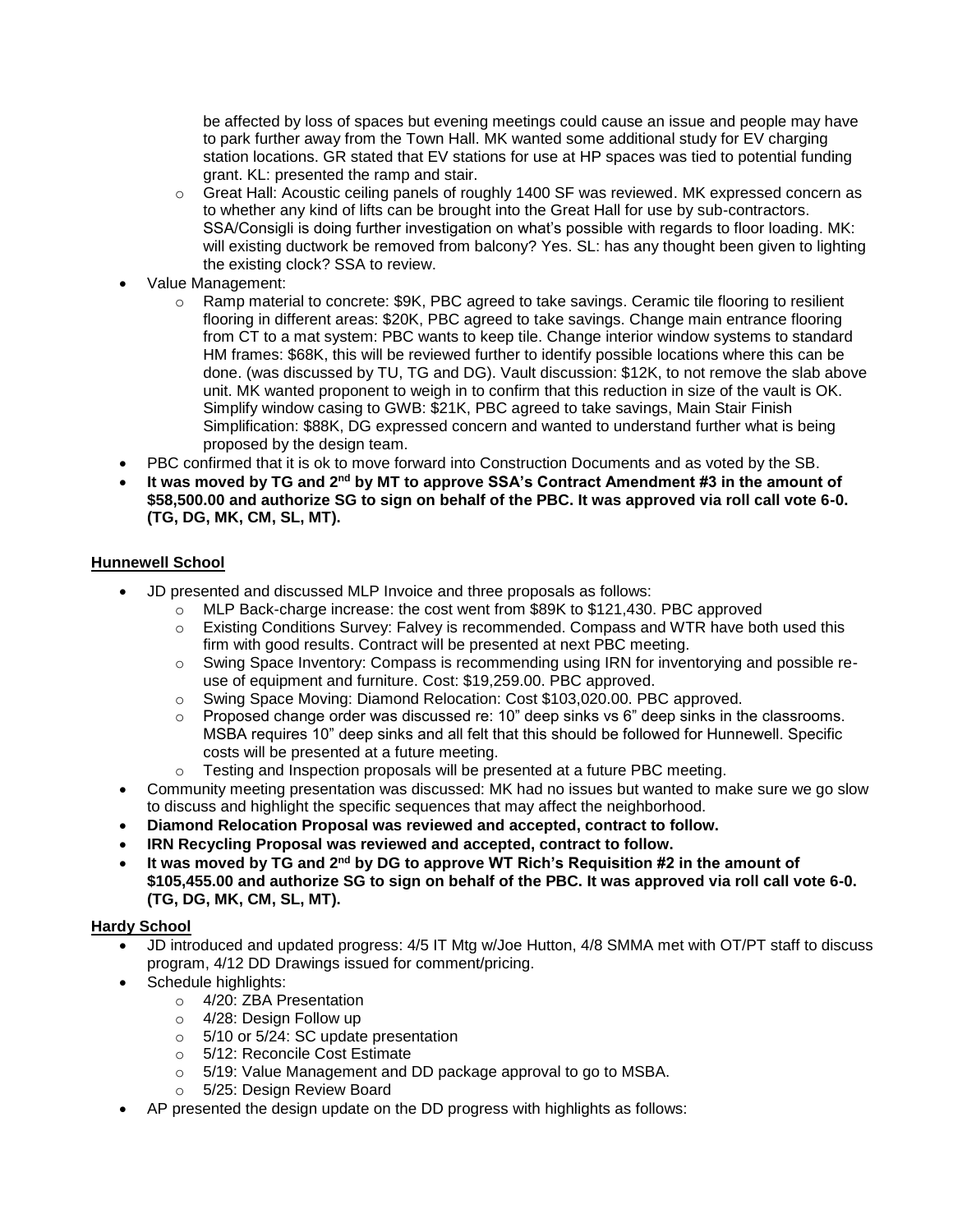- o MD made the presentation on site related elements including, geo tech reports, pole relocations etc. A sign on Rt. 9 was brought up but WPS did not feel this was necessary, planting will be similar to Hunnewell and will be reviewed with Cricket. SL mentioned trees along Weston Road which are shown on plan, DG mentioned planting along face of gym wall and seasonal concerns, MK asked if a tree score card is going to be generated, SMMA will handle. PR stated that the first PSI meeting will be on 4/20.
- o SY made presentation on interiors: color concepts and principles were presented. SL asked if each grade will have a dedicated color scheme, yes. SL still looks cavernous and felt the Media Center has a very cold feeling and is out of scale with the students, SY: more study of elements will be studied for next meeting. MK asked what the ceiling height? About 21.5 feet to ceiling.
- $\circ$  Exterior: MK: How is the column at the entry vestibule? MT asked if brick patterning is made with normal brick and directed the design team to ensure that brick cannot be used as a climbing wall. DG stated that we a heavily dependent on the level of experience of the mason to develop the anticipated effect. Need to make sure detailing is achievable. SL noted that horizontal bands look to be shown at the base, DG had asked SMMA to look at grounding the walls. TG: there is a lot of phenolic panels shown and is expensive, also can brick patterns be achieved with a change of brick material. TG: front overhang is very large, DG felt more study was needed.
- o Alternates: Traffic light, off site mitigation, temp play equipment, synthetic field pricing.
- Early Trade Package (ETP): we are looking to bid 6 trades at the 90% CD level of documents. TG is concerned with early roofing package and we need to develop protection for the town in an FSB bidding process. JD/RL agreed with all points and SDC will monitor all trades as we get closer to our due dates.

# **New Business**

- SG stated that town finance is looking to release funds on Library Roof project, \$140K is left over. SL/MT would like to set a time limit before any remaining funds get released back from projects. PBC agreed to develop a policy to not release funds earlier than one year to align with warranty period.
- The PBC discussed ongoing presentation and stated that whatever gets submitted by the team on the Friday before the meeting cannot be added to or changed prior to the meeting. SG will let the teams know of this existing rule but will restate it.

# **PBC Administrative Business**

- Meeting Minutes from 3/10/22 and was approved by vote 3-0 (MT/MK missing), Meeting Minutes from 3/24/22 was approved by vote 3-0 (TG/DG missing).
- SG reviewed the submitted invoices to which there were no comments. **It was moved by TG and 2nd by MT to approve the invoices as presented. It was approved via roll call vote 5-0 (TG,DG,SL,MK,MT).**

The meeting was adjourned at 10:00 PM.

Meeting Documents

- Library Interior Tucker Inv 9196
- Library Interior Tucker Inv 9197
- **Library Interior Tucker Inv 9198**
- **MSBS FMD Transfer 3-2 through 3-8-22**
- MSBS FMD Transfer 3-9 through 3-15-22
- **MSBS FMD Transfer SH OT 3-16 through 3-22-22**
- **MSBS NV5 Invoice 031922**
- PBC Minutes 3-10-22 Draft
- **PBC Minutes 3-24-22 Draft**
- **THI Consigli Precon 4.7.22**
- **THI Schwartz Silver Inv 2002.01.08**
- THI Townsman Cx Ad Gatehouse Media Inv 4416607
- $-20220414$  PBC DRAFT Copy
- $-20220414$  PBC FINAL
- Compass Response Letter Early Trade Packages 220329 final
- Hardy Construction Budget